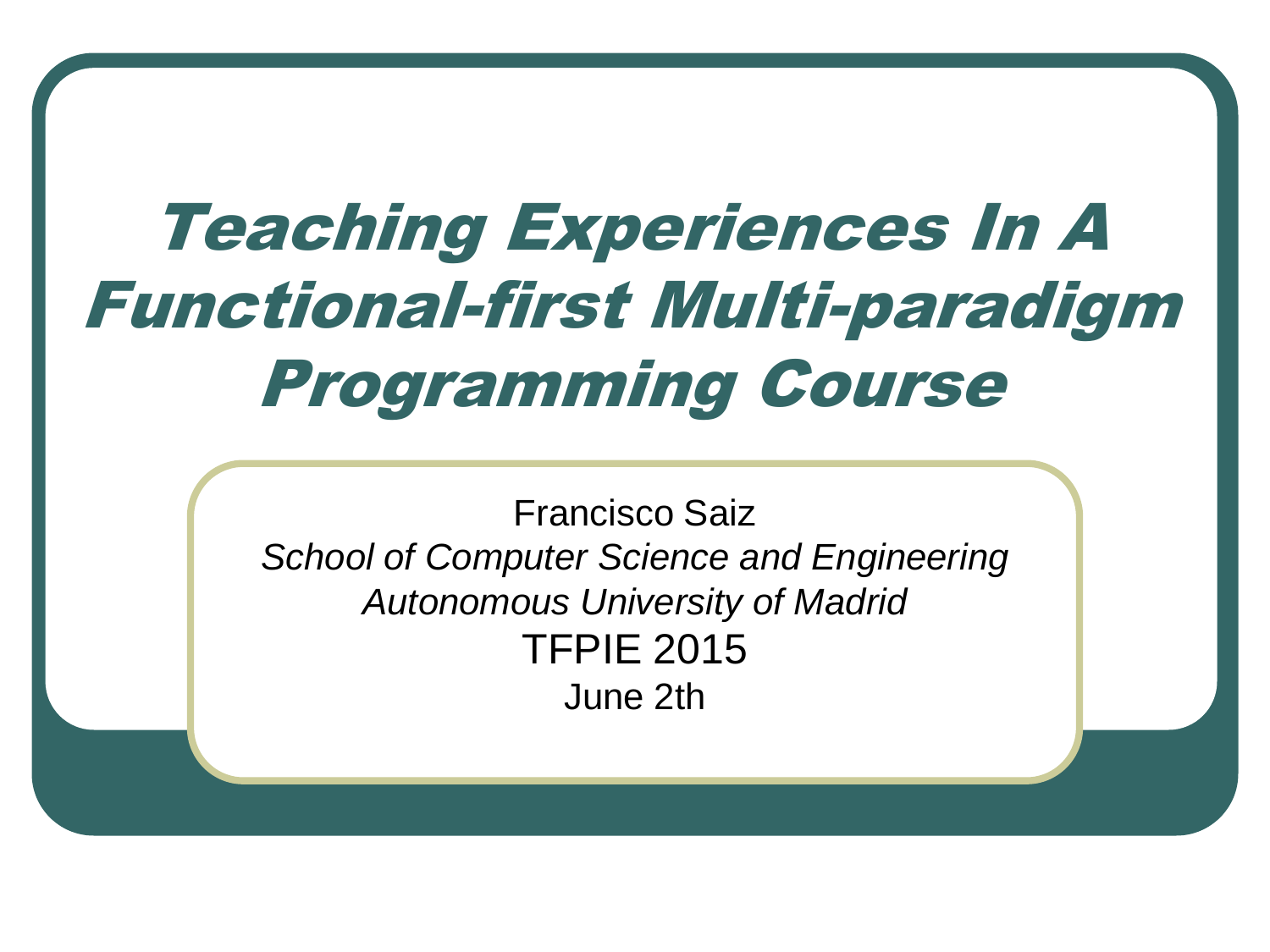## Introduction

- Functional Programming (**FP**) is more and more **embedded** into mainstream **imperative** languages
	- Microsoft **.NET Framework**
		- $\bullet$  C#, F#
	- Oracle **Java** 
		- Java 8 (functional interfaces, streams)

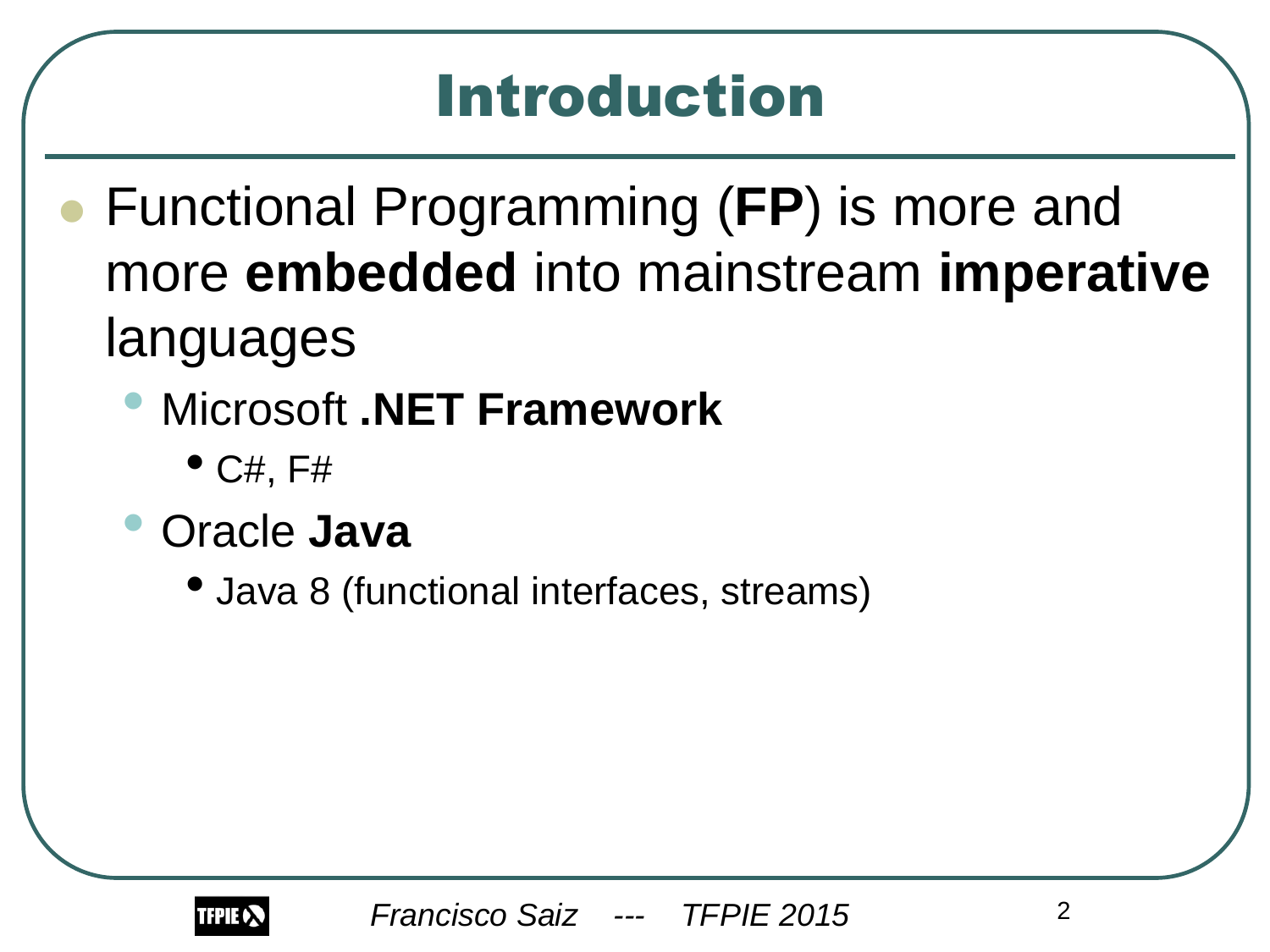## Further/Advanced Programming

- **Elective** course (final year)
	- *Graduate on Computer Science Engineering*
		- 240 ECTS Bachelor Degree (4 years)
		- School of Computer Science and Engineering
			- Autonomous University of Madrid
- Delivered for the past **three years**
	- Average of 20 students
		- Greater appeal from other elective courses (*Mobile Interaction, Video Games*, etc.), with 70 student at most

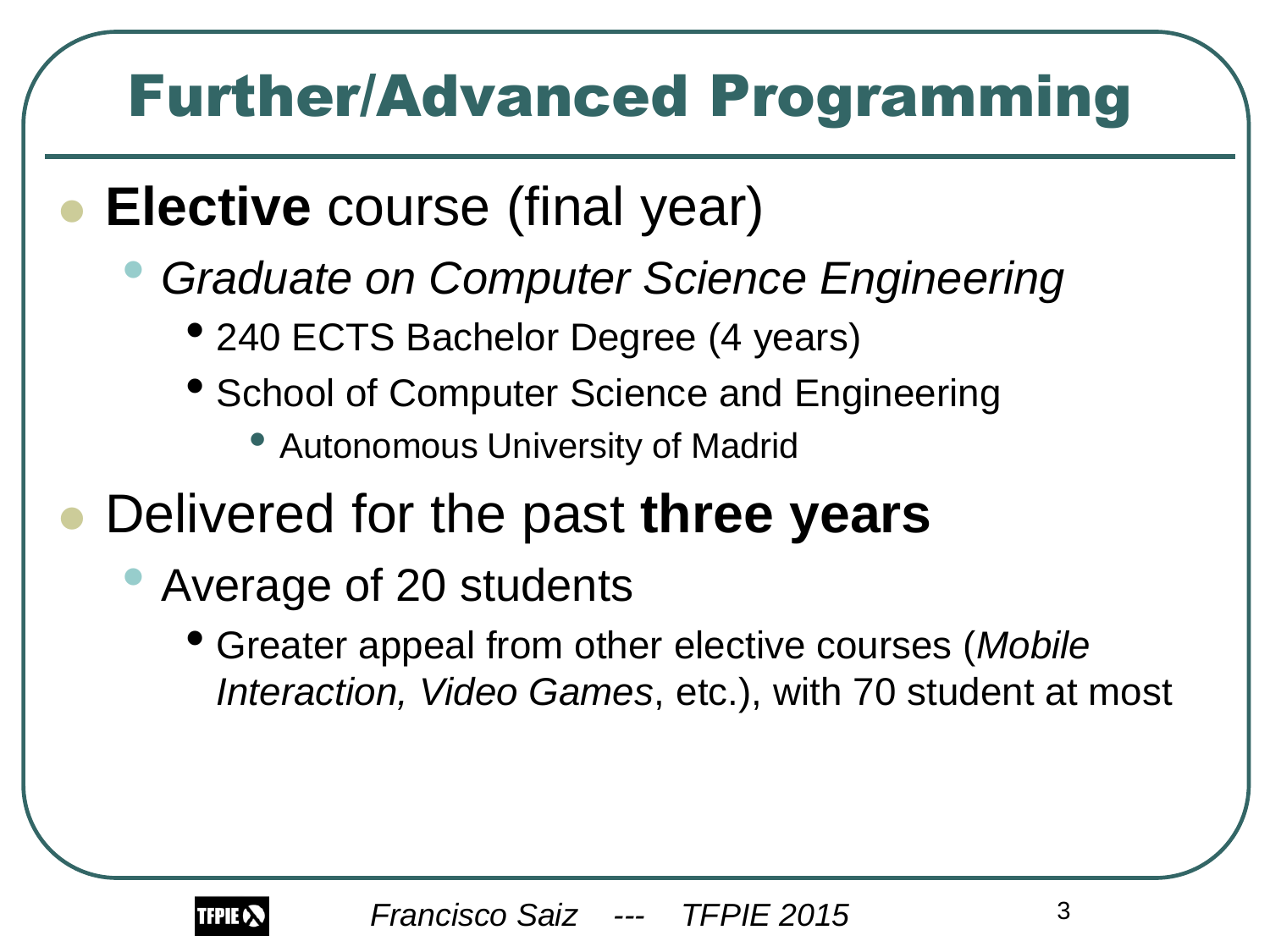### **Overview**

- The course consists of two parts
	- **Haskell** (50%)
	- **.NET** (50%)
		- $\bullet$  C#
		- F#
- F# at the end of the course
	- No practical assignments, and serving as a summing up part



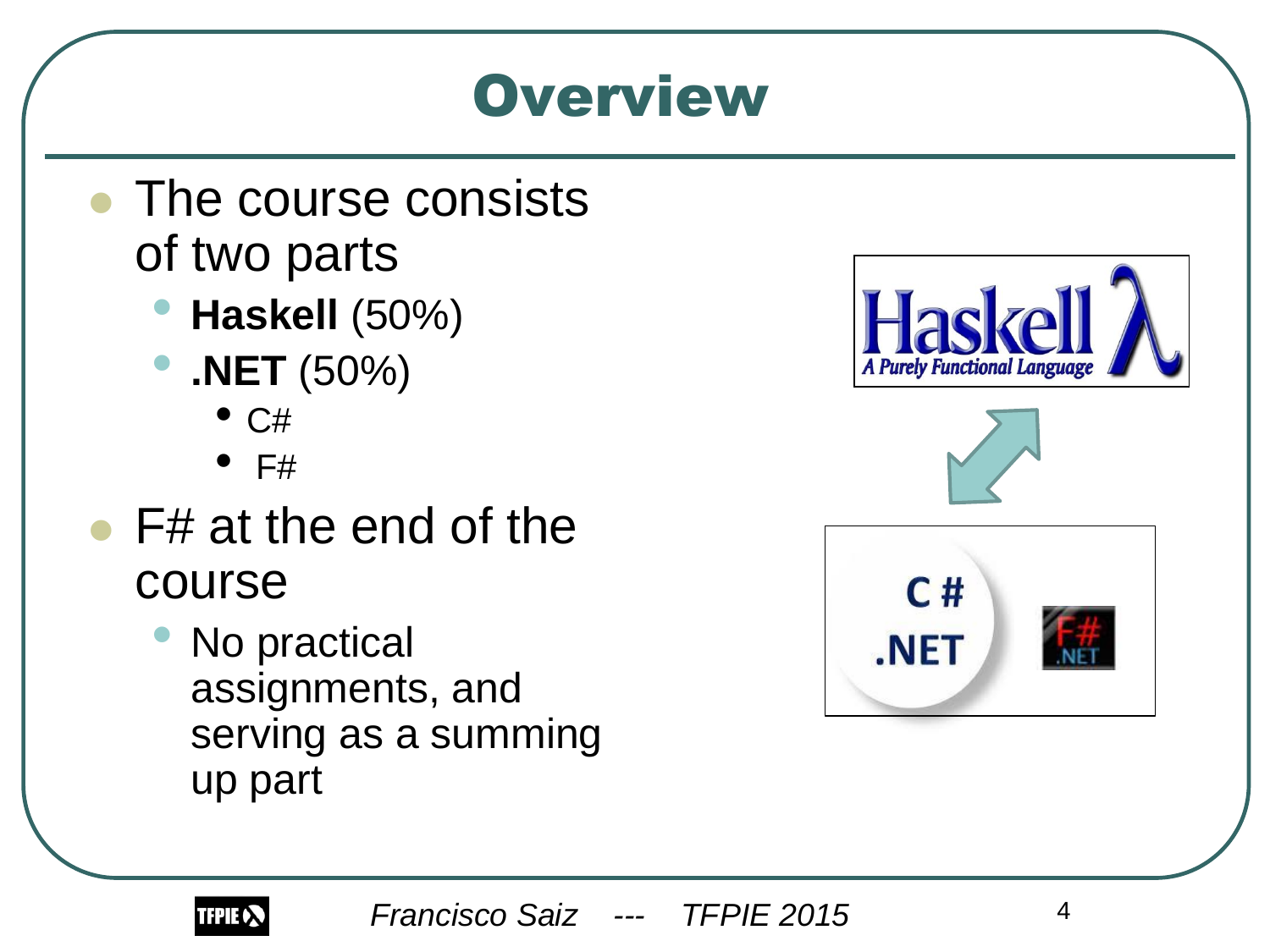### IDEs

#### Haskell

#### • *eclipsefp* (eclipse plug-in)

- Open source
- Syntax highlighting, code completion, error messages and suggestions, integration with GHC, quick fixes, etc.



#### .NET

#### • *Microsoft Visual Studio*

- Proprietary
- Much more robust than *eclipsefp*



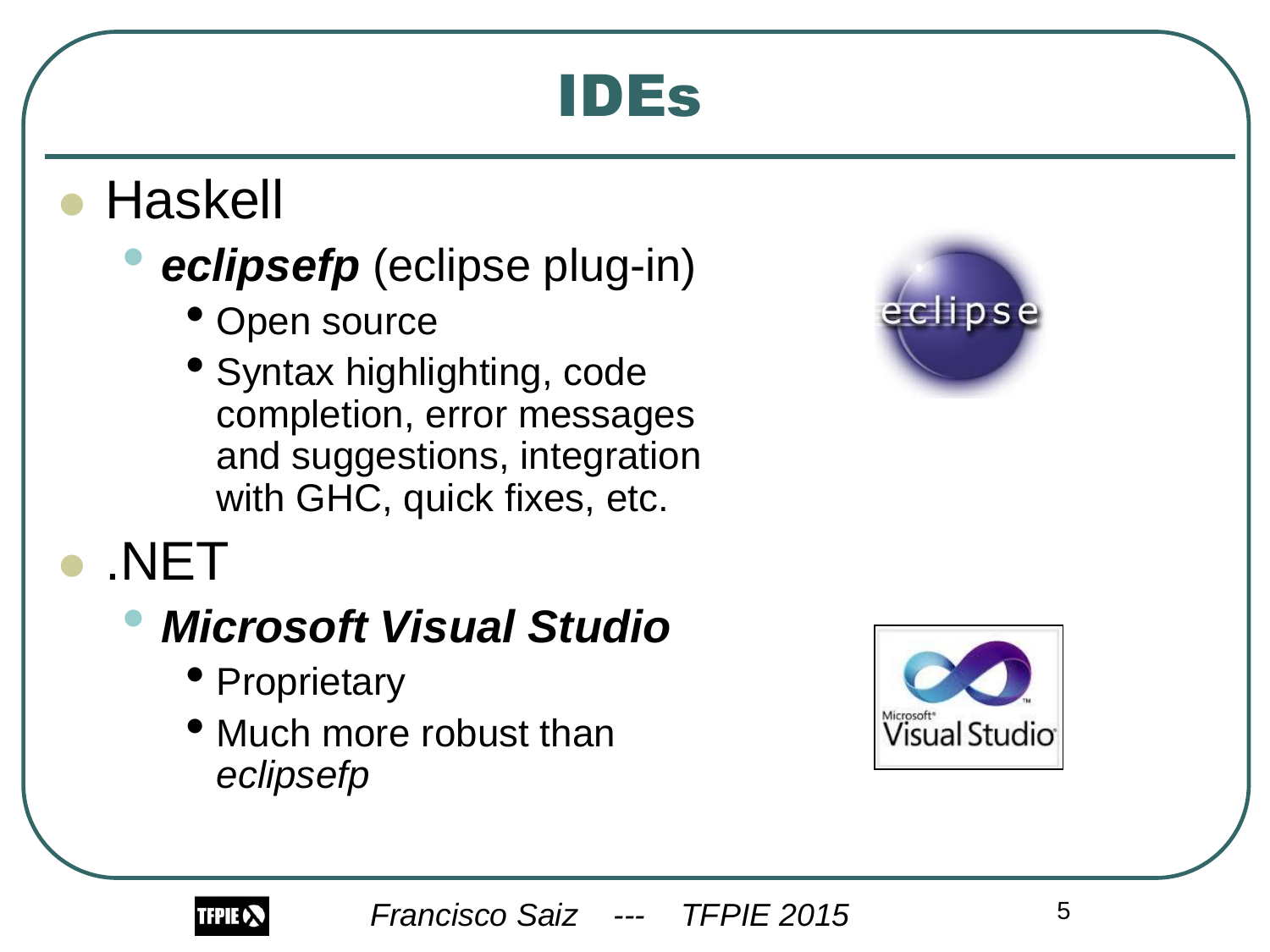## Haskell

- It makes easier for students to learn **FP concepts**
	- lazy evaluation, currying, immutability, monads, etc.

#### Similarity to **Math language**

• A more declarative programming style

#### **Students' background**

- Proficient in Java and C
- Programs as sequences of instructions based on imperative patterns
	- Openly modifying states defined by variables, neglecting both referential transparency and side-effect issues

#### **Higher-order functions**, as useful abstractions

#### **Monadic operations**

- Bridge between FP and imperative programming
- IO actions and state handling as meaningful examples

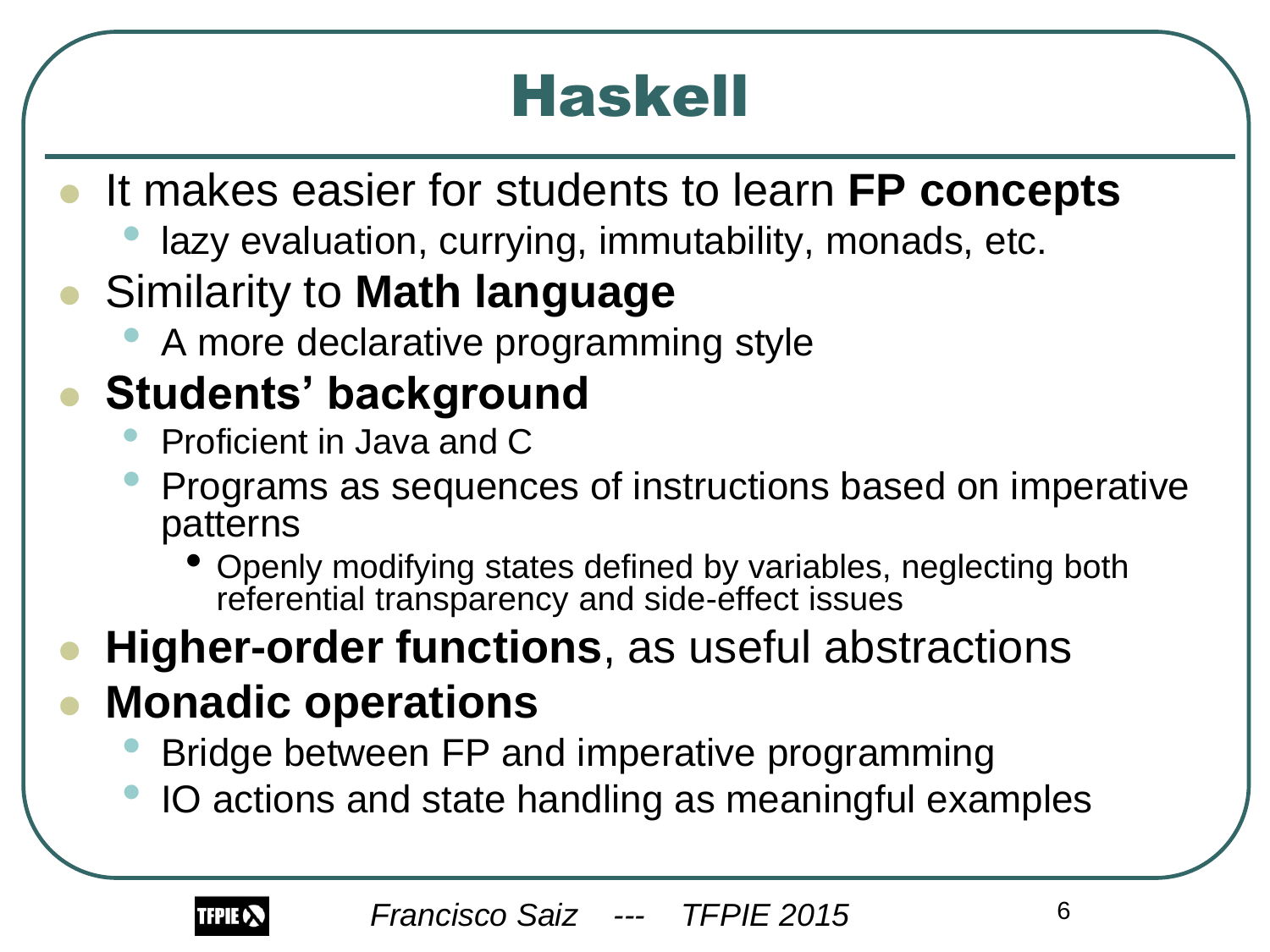## Choice of .NET languages

### **FP is broadly used** in C#/F#

- Microsoft research teams' high interest in FP
- Extensive use of .NET in the **industry**
	- Increasing appeal for students

### **Multi-paradigm** setting

- Students to enhance OOP knowledge through C#
- C# improves many **Java features**
	- Harnessing C++-like language constructs
		- While using managed memory
	- More powerful and declarative

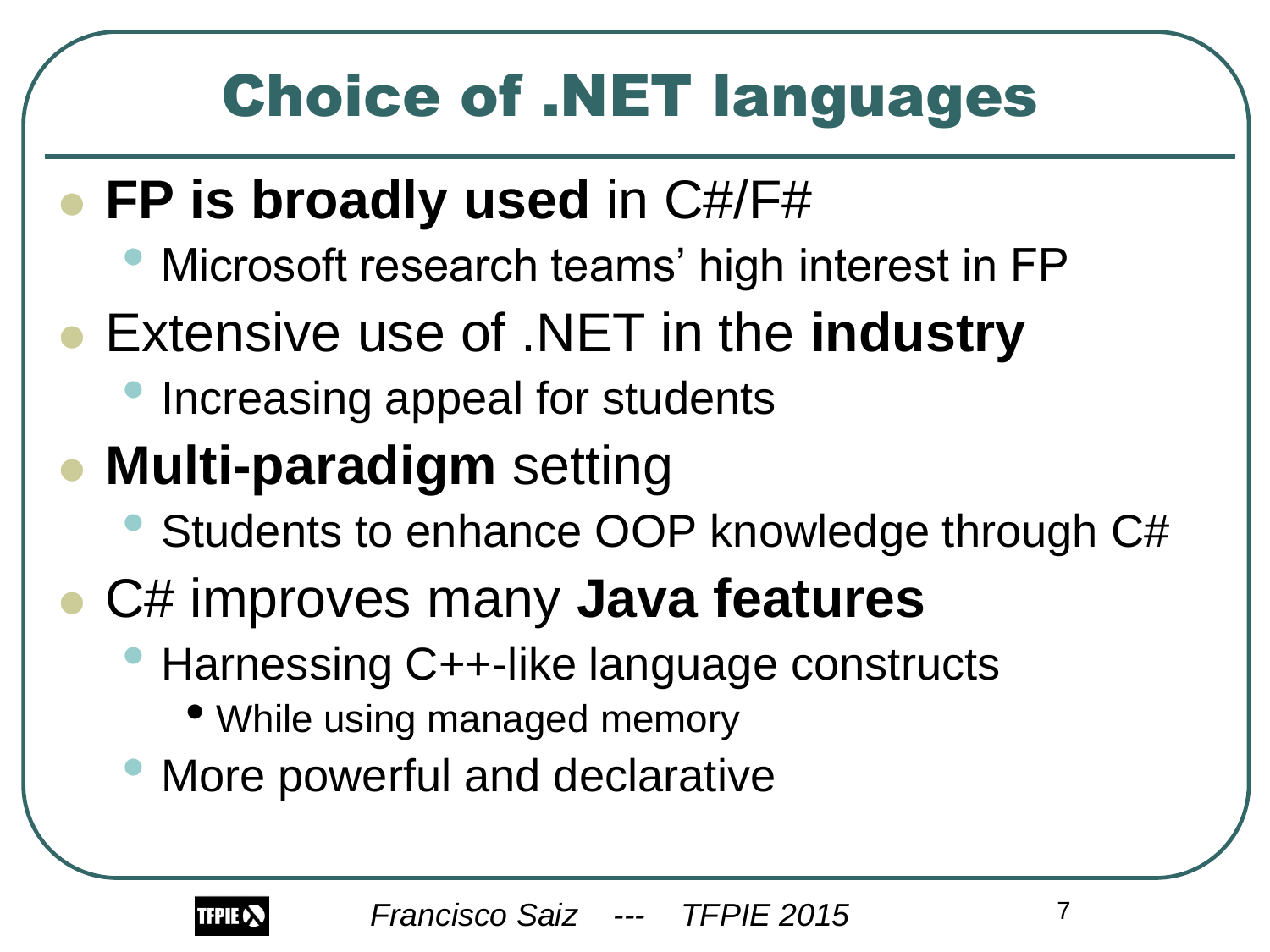# C# language, I

#### **Imperative**-first (OOP)

### **Comparison to Java**

• Properties, indexers, value/reference types, boxing, generics, operator overloading, variance, etc

### **Parametric polymorphism**

- Revisiting Java generics concepts
- Haskell polymorphism versus C# generics

### **Functions**

- Generic delegates
- No currying (operator ".")
- Parameters for higher-order methods
	- Extension methods

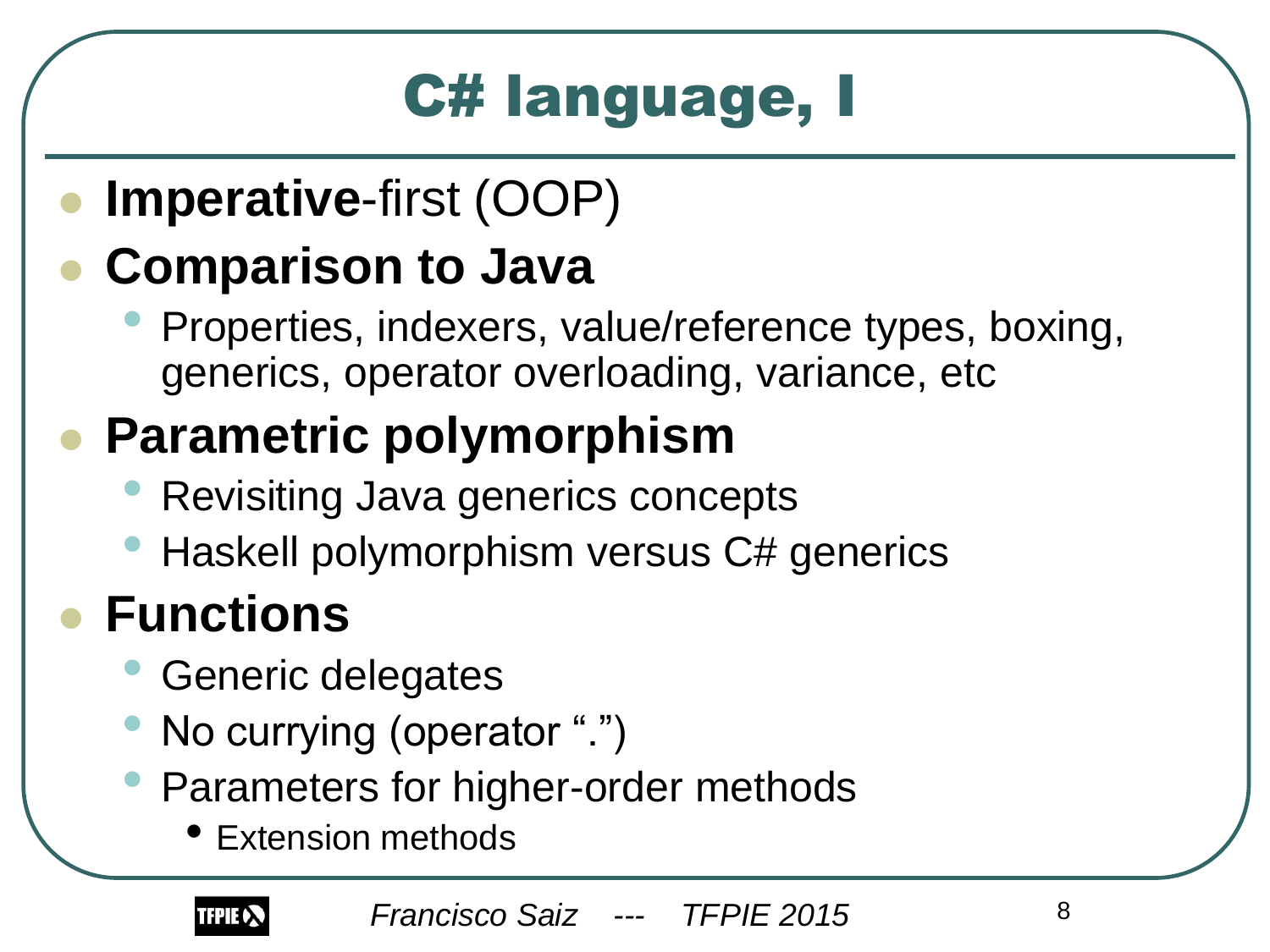#### Functions



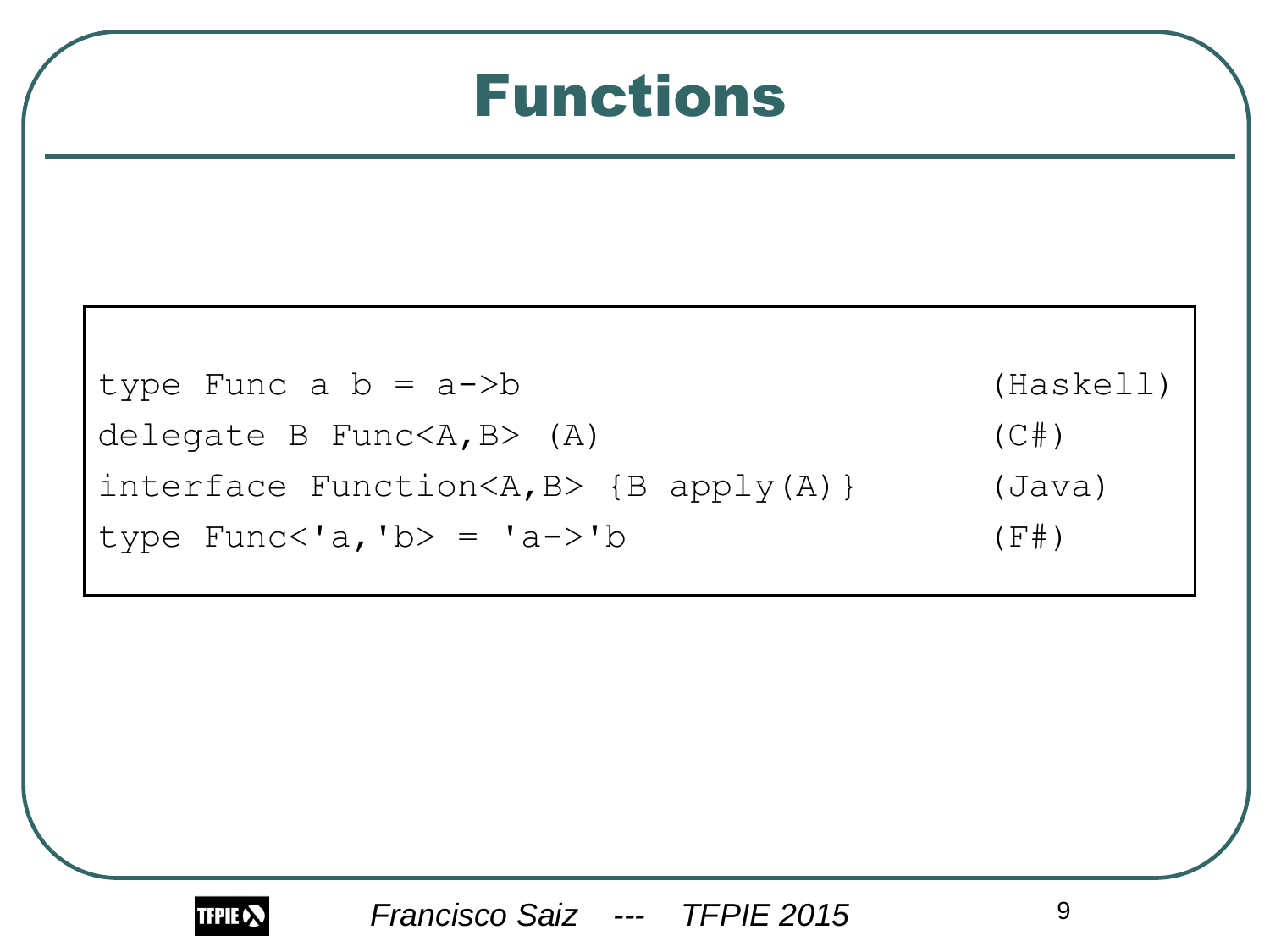## C# language, II

- **Collections** as inputs for higher-order operations
	- C# IEnumerable interfaces, similar to:
		- Haskell list comprehensions
		- F# lists or sequences
		- Java streams

### **Values of C# delegates**

- C# lambda expressions
- **Methods**

## Concepts **Function/Closure/Method**

C# delegates / Java functional interfaces

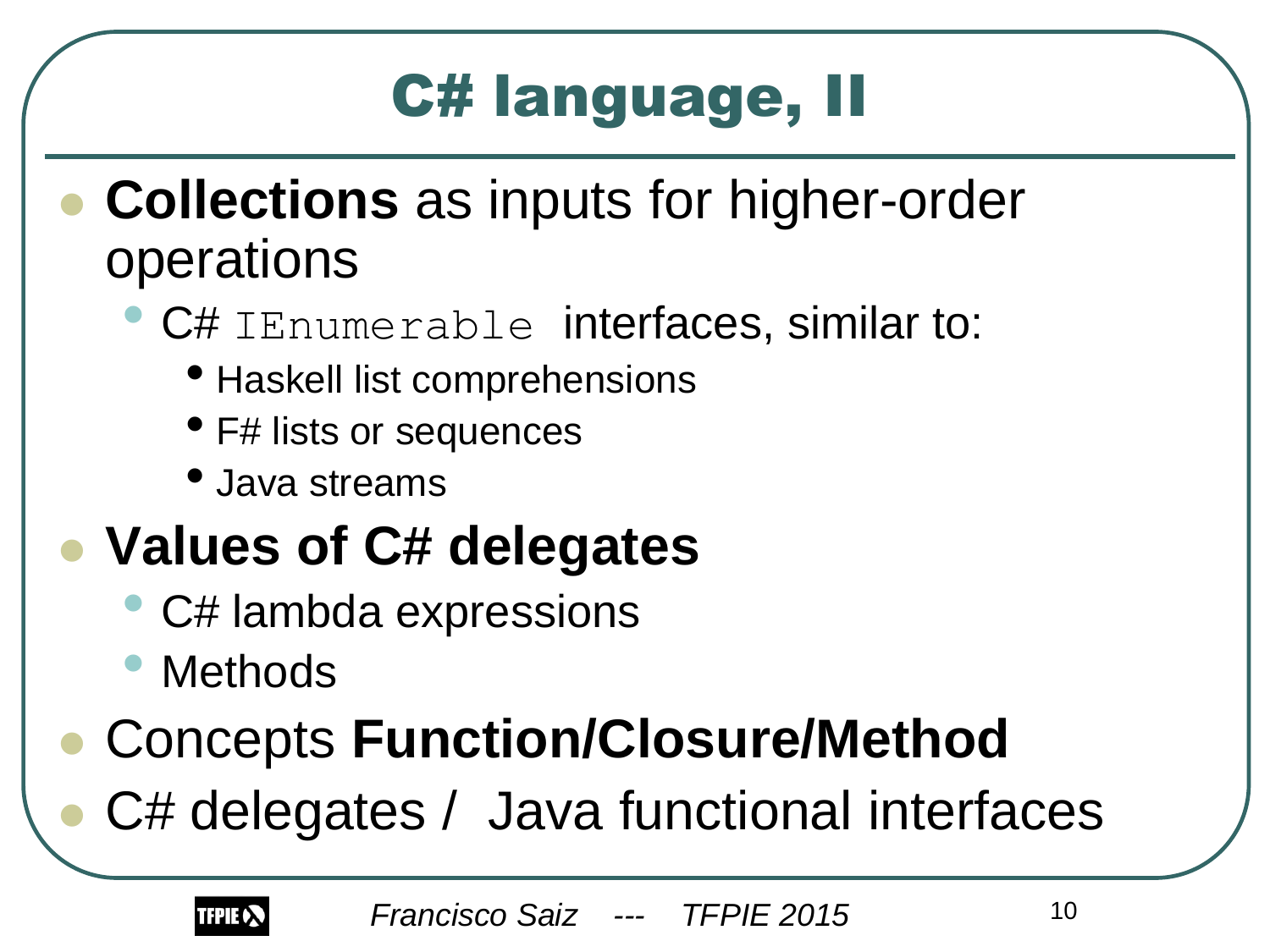## C# higher-order operations, I

 **User-defined** generic extension methods, e.g. for composition:

```
static Func<T1,T3> Compose<T1,T2,T3>
         (this Func<T2,T3> f, 
         Func < T1, T2 > q{return x \Rightarrow f(g(x));}
```
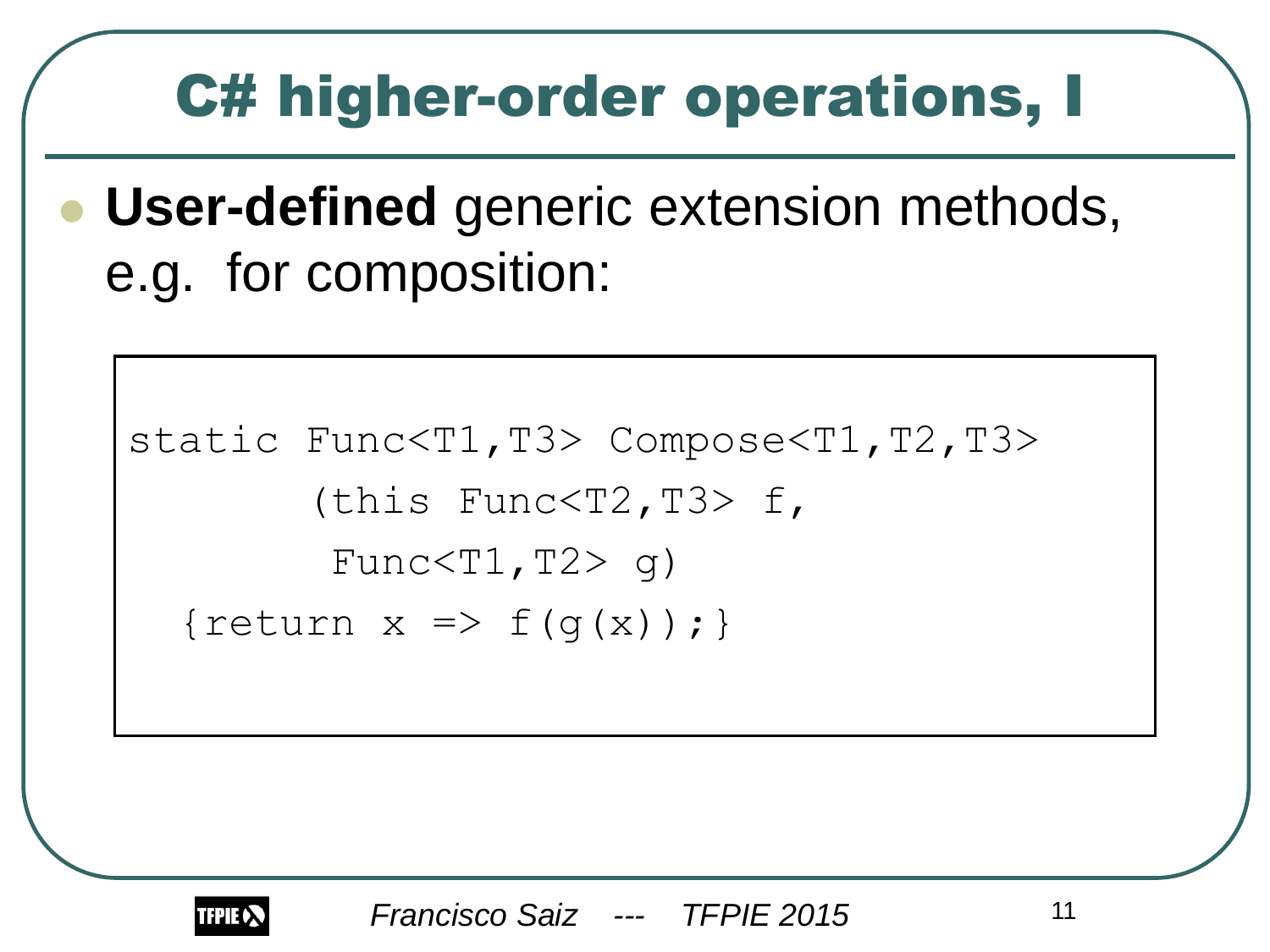## C# higher-order operations, II

 **Predefined** generic extension methods, e.g. *map/reduce* operations

```
public static IEnumerable<T2> 
   Select<T1, T2> // map
      (this IEnumerable<T1>, 
      Func\langle T1, T2 \ranglepublic static T2
   Aggregate<T1, T2> // reduce 
      (this IEnumerable<T1>, 
       T2, Func<T2, T1, T2>)
```
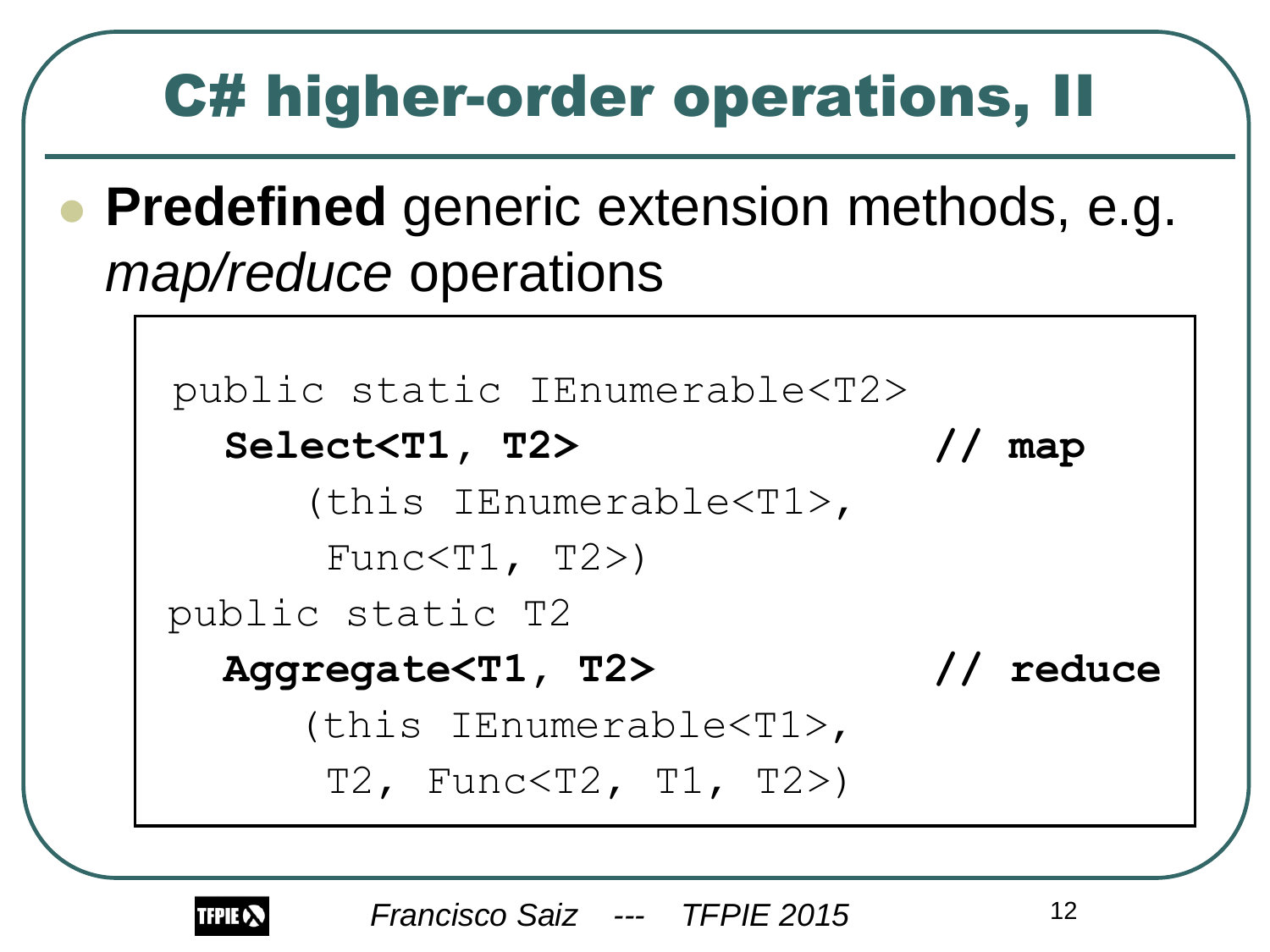## C# language, III

#### *Iterators*

- Declarative expressions and laziness
- Marking return values through  $y$ ield construct
	- Relation with Haskell list comprehensions
- **LINQ**
	- **Declarative** language in.NET Framework
		- Reminds SQL queries and Haskell list comprehensions
	- Featuring declarative, **functional** coding style

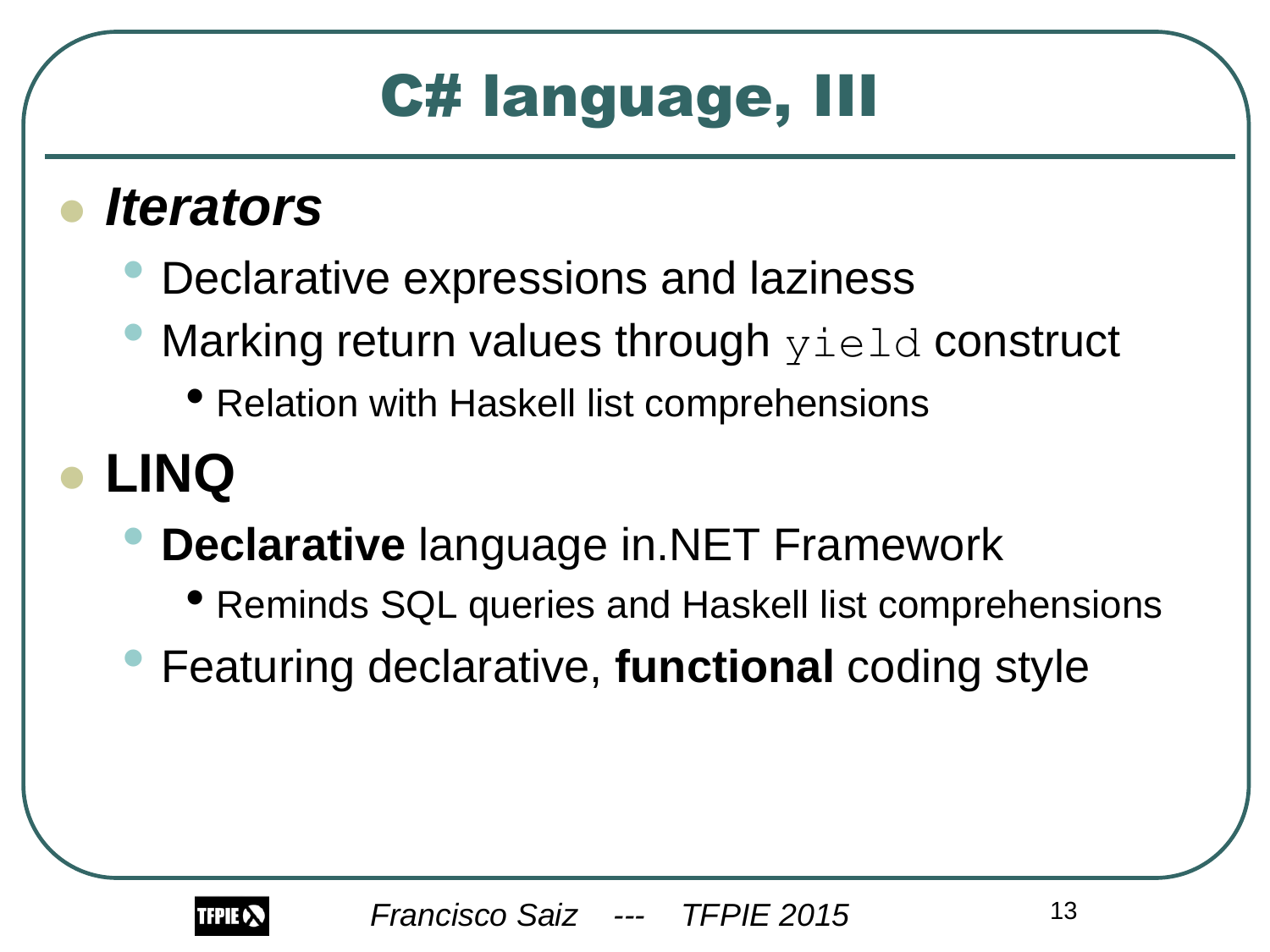## Coding the infinite primes

```
[n | n<-[1..], isPrime n] (Haskell)
IEnumerable<int> Primes() { (C#, yield)
 for (int num = 2; ; num++)
     if (IsPrime(num)) yield return num;
}
IEnumerable<int> Primes() { (C#, LINQ)
 IEnumerable<int> query =
     from num in IntegersFrom(2)
     where IsPrime(num)
     select num;
 return query;
}
```
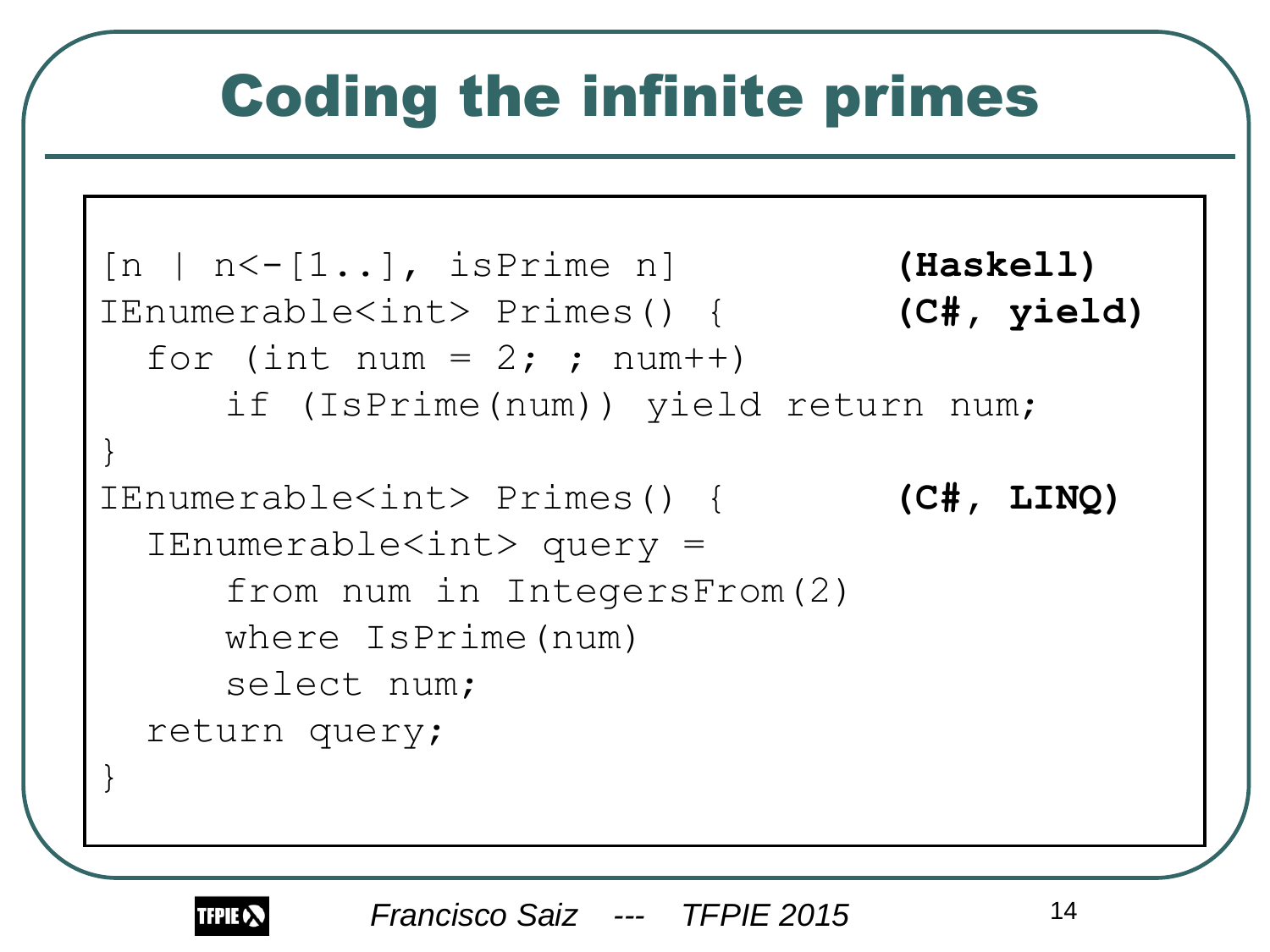### **F# overview**

- Open source functional-first **multi-paradigm**
- **.NET classes** available both to C# and F#
- Haskell algebraic data types as **F# discriminated unions**
- **Pattern matching** for input data
- Functions (**F# values**) are curried and immutable-first
	- Imperative instructions also possible on mutable values, e.g. *while loops*, instead of recursive functions, as in **Haskell**
- **Collections** (lists, arrays or sequences)
- LINQ and computation expressions

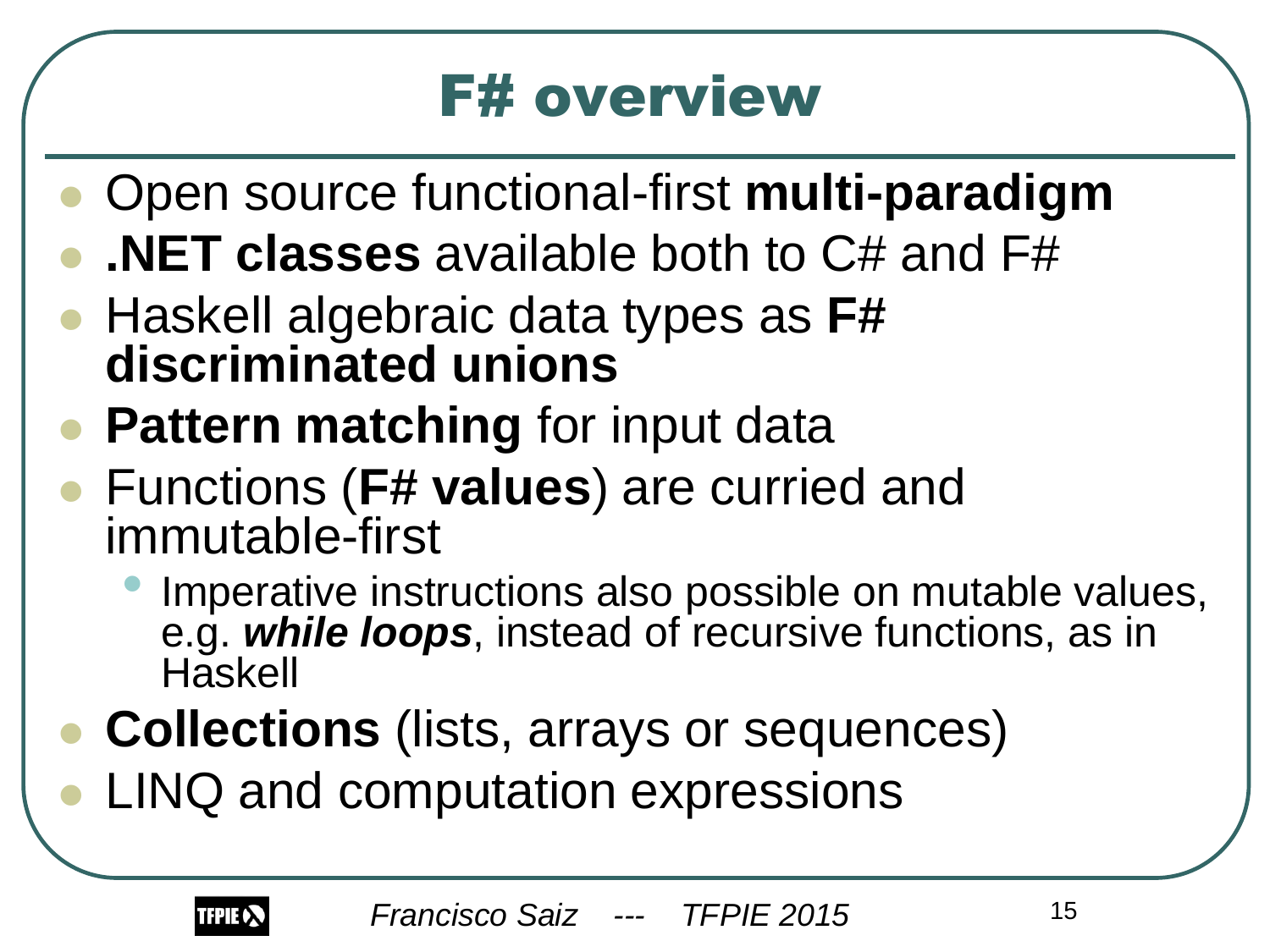## Comparing Haskell/F#

|                               | <b>HASKELL</b>                                                                                                             | F#                                                                                                   |
|-------------------------------|----------------------------------------------------------------------------------------------------------------------------|------------------------------------------------------------------------------------------------------|
| <b>Type parameter</b>         | $a, b, \ldots$                                                                                                             | Usual<br>$\rightarrow$ 'a, 'b,<br>$\rightarrow$ ^a, ^b,<br>Unusual                                   |
| <b>Lists</b>                  | Value $\rightarrow$ [2,3]<br>Type $\rightarrow$ [Int]<br>Operators $\rightarrow$ (:) (++) Operators $\rightarrow$ (::) (@) | Value $\rightarrow$ [2;3]<br>Type $\rightarrow$ int list                                             |
| <b>Tuples</b>                 | Value $\rightarrow$ (2, 3, 4)                                                                                              | Value $\rightarrow$ 2, 3, 4<br>Type $\rightarrow$ (Int, Int, Int) Type $\rightarrow$ int * int * int |
| <b>List</b><br>comprehensions | $[$ $]$ $\leq -$ , ]                                                                                                       | [for  do  yield ]                                                                                    |
| Lambda<br>expressions         | $\chi$ x y -> x+y                                                                                                          | fun $x \ y \rightarrow x+y$                                                                          |
|                               |                                                                                                                            |                                                                                                      |

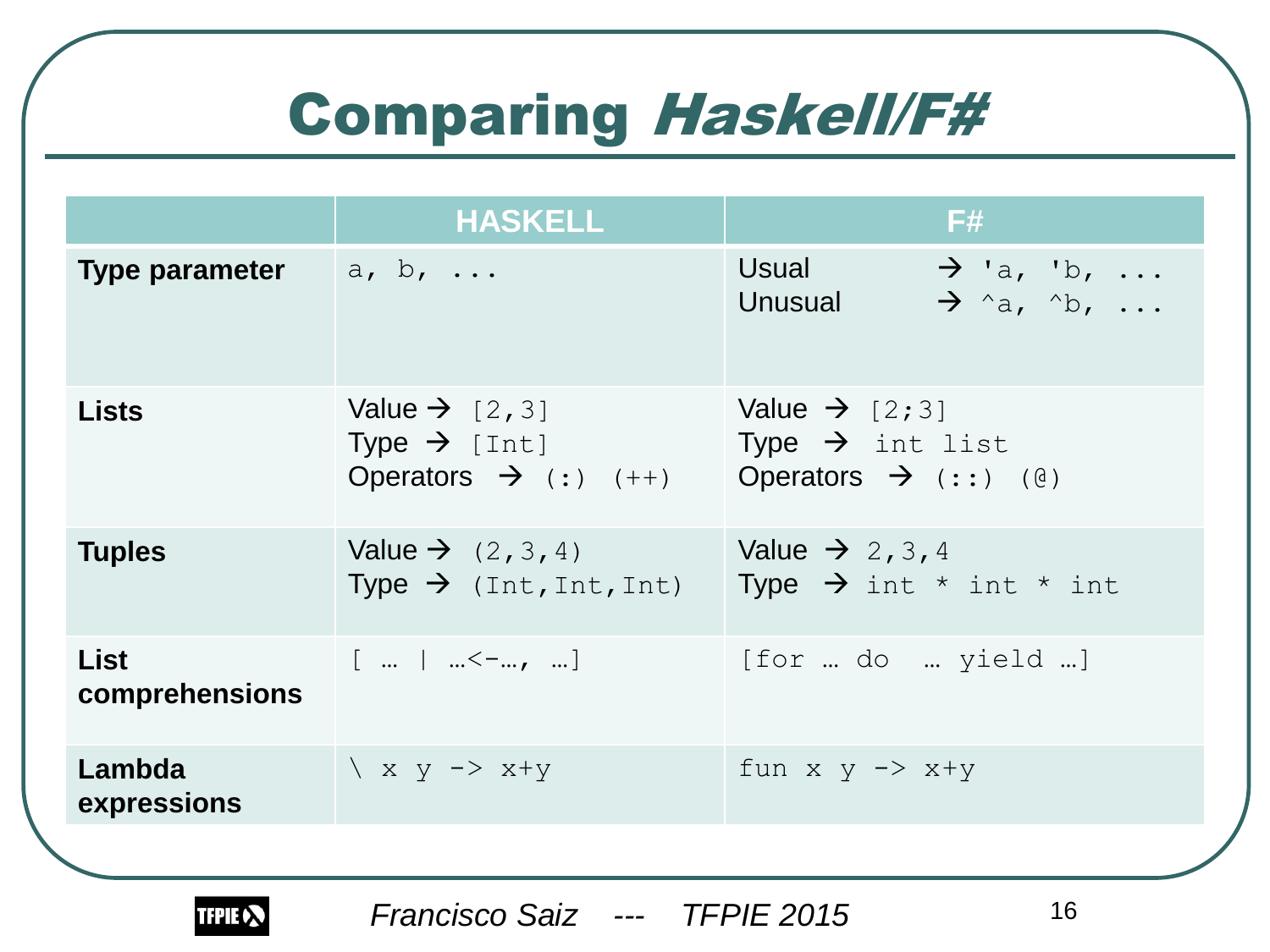## Conway's Game of Life



type Pos = (Int,Int) type Board = [Pos] nextgen, survivors, births :: Board -> Board nextgen b = survivors b ++ births b liveneighbs :: Board -> Pos -> Int



*Francisco Saiz* 17 *--- TFPIE 2015*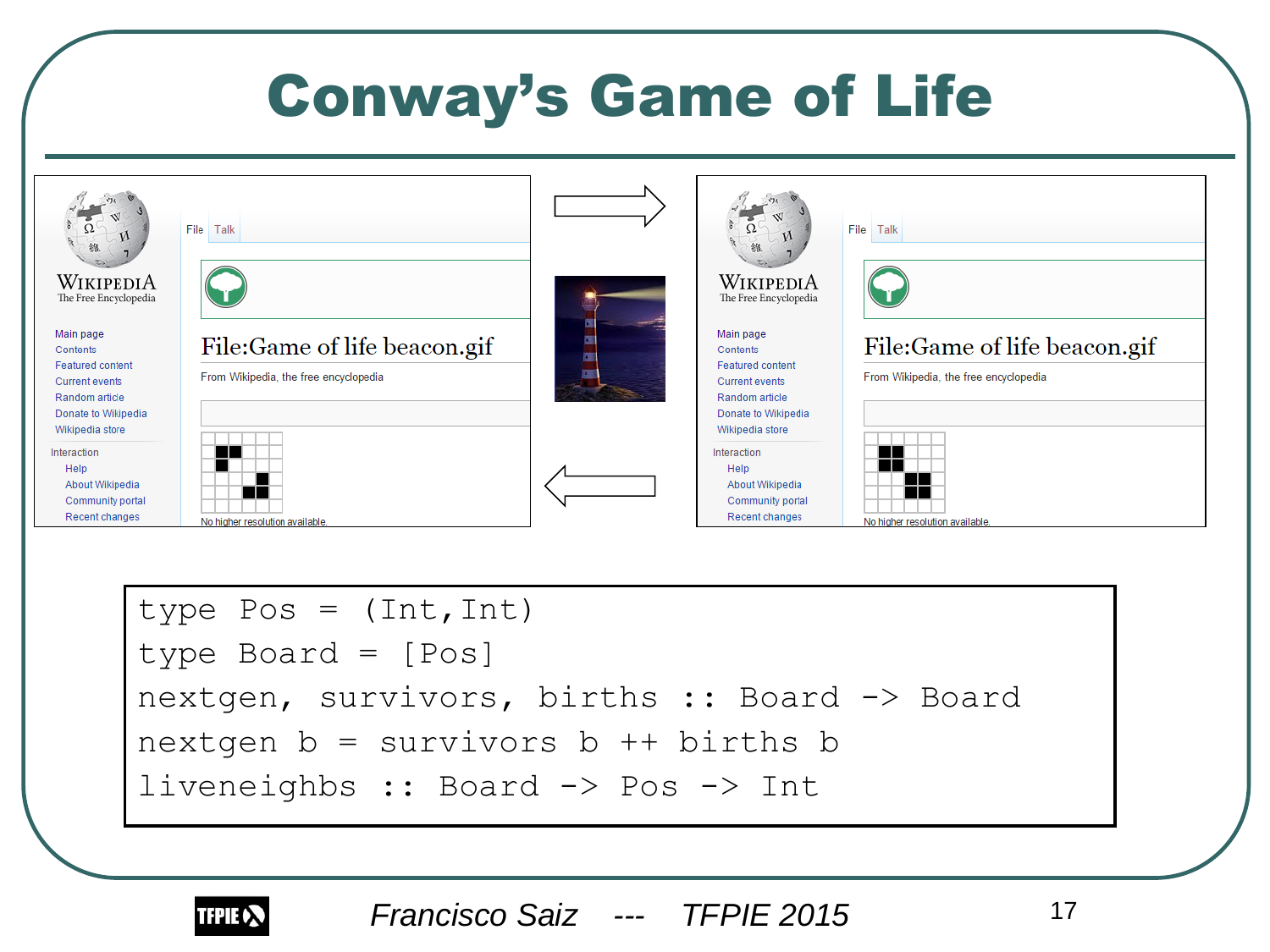## Coding around the "Game of Life"

```
liveneighbs b = (Haskell)
   length . filter (isAlive b) . neighbs
let liveneighbs b = (F#)
  List.length << List.filter (isAlive b) << neighbs
survivors b = (Haskell)
 [p \mid p \le -b, elem (liveneighbs b p) [2,3]]
let survivors b = (F#)
  [for p in b do 
    if (elem (liveneighbs b p) [2;3]) then yield p]
```
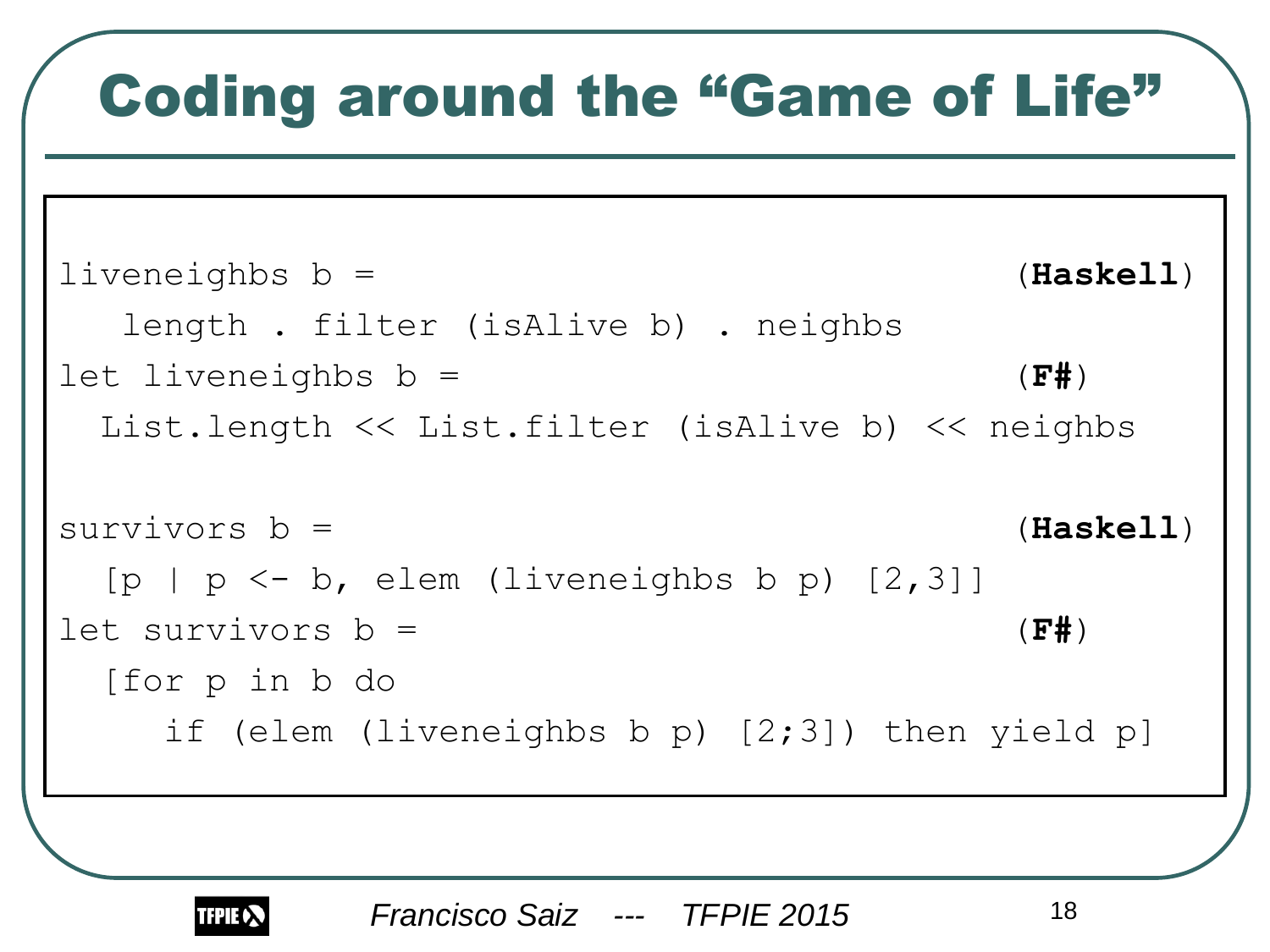### Course management, I

- **15 weeks**
- As a **weekly** basis
	- 3 hours (theory classes)
	- 2 hours (practical assignments)

#### 6 **practical assignments**

- 3 on Haskell, and 3 on C#
- 30% for each student's overall mark
- **Assignments 1-2** to introduce Haskell concepts
- **Assignment 3** about a Haskell *REFERENCE EXAMPLE*, benefitting from it, which is to be extended with new functionality, e.g.,
	- The *Game of Life* code by G. Hutton, with new survival rules, an enhanced user interface and error handling

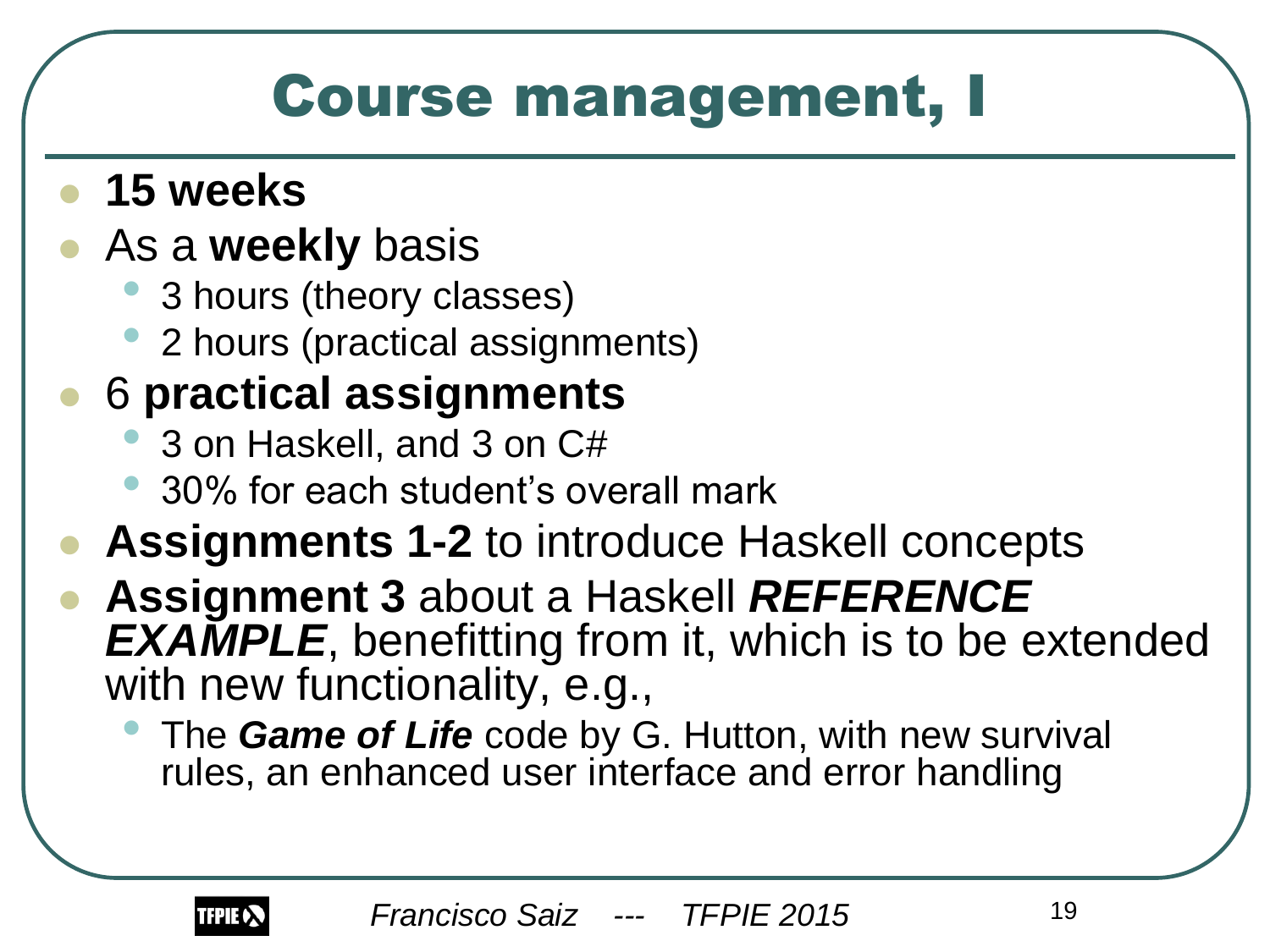## Course management, II

#### **Assignments 4-5**

- implement in C# the reference example, plus a Windows Forms graphical user interface
	- Using just **OOP imperative** programming

### **Assignment 6**

- Using **FP in C#**, according to the Haskell code developed on assignment 3, appreciating FP assets:
	- higher-order operations
	- lambda expressions
	- yield keyword and LINQ statements
- No practical assignments on F#
	- An F# version about the Haskell reference example is discussed in a classroom session

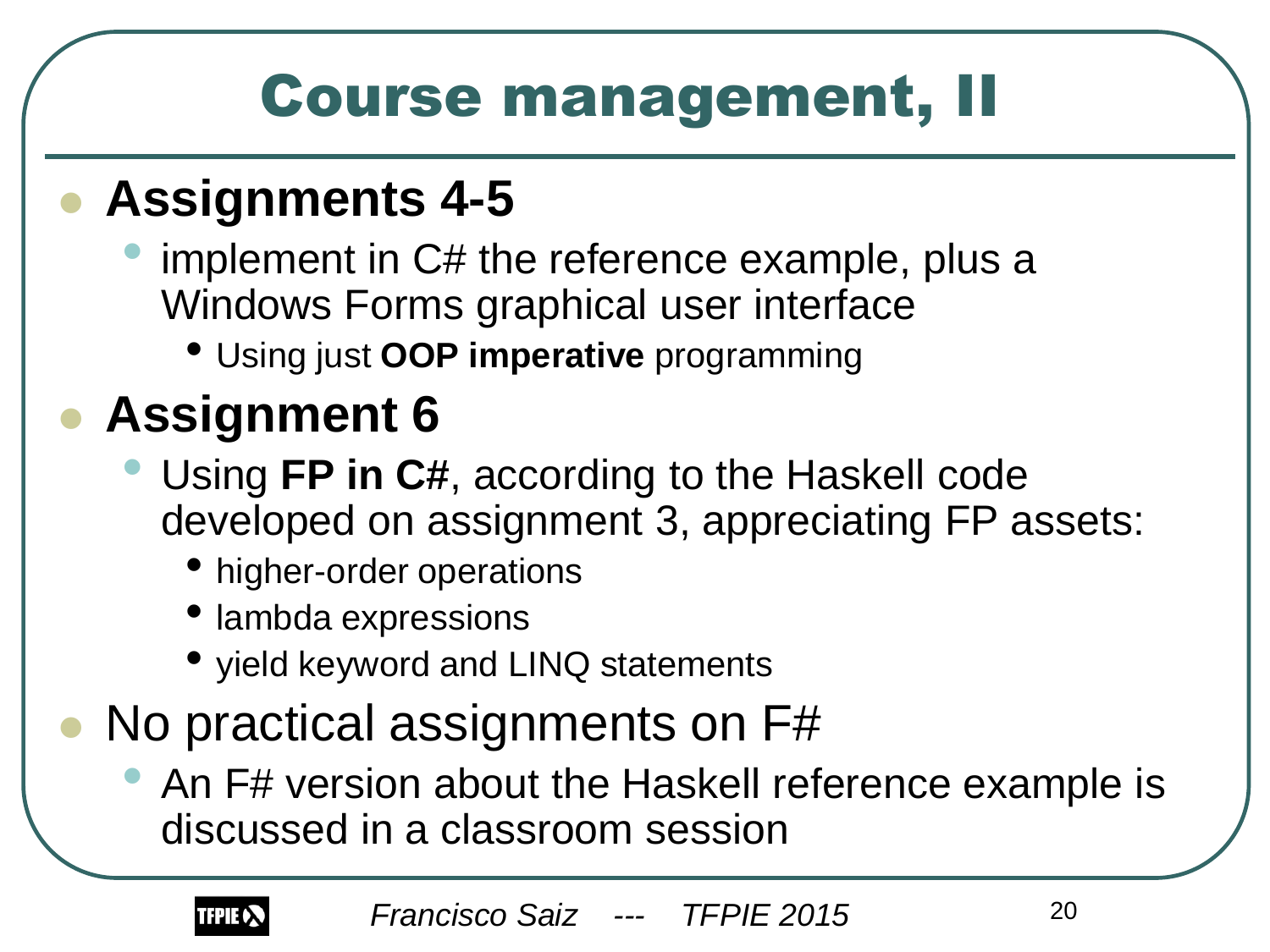## Guiding exercises

- One hour a week
- With the teacher's support, the students solve **guiding exercises**
	- At the following class, students are provided with the solved exercises, which are discussed in detail
- Method much **appreciated by students**
	- Interactive learning
	- Direct application of theoretical concepts
	- Preventing students from getting lost

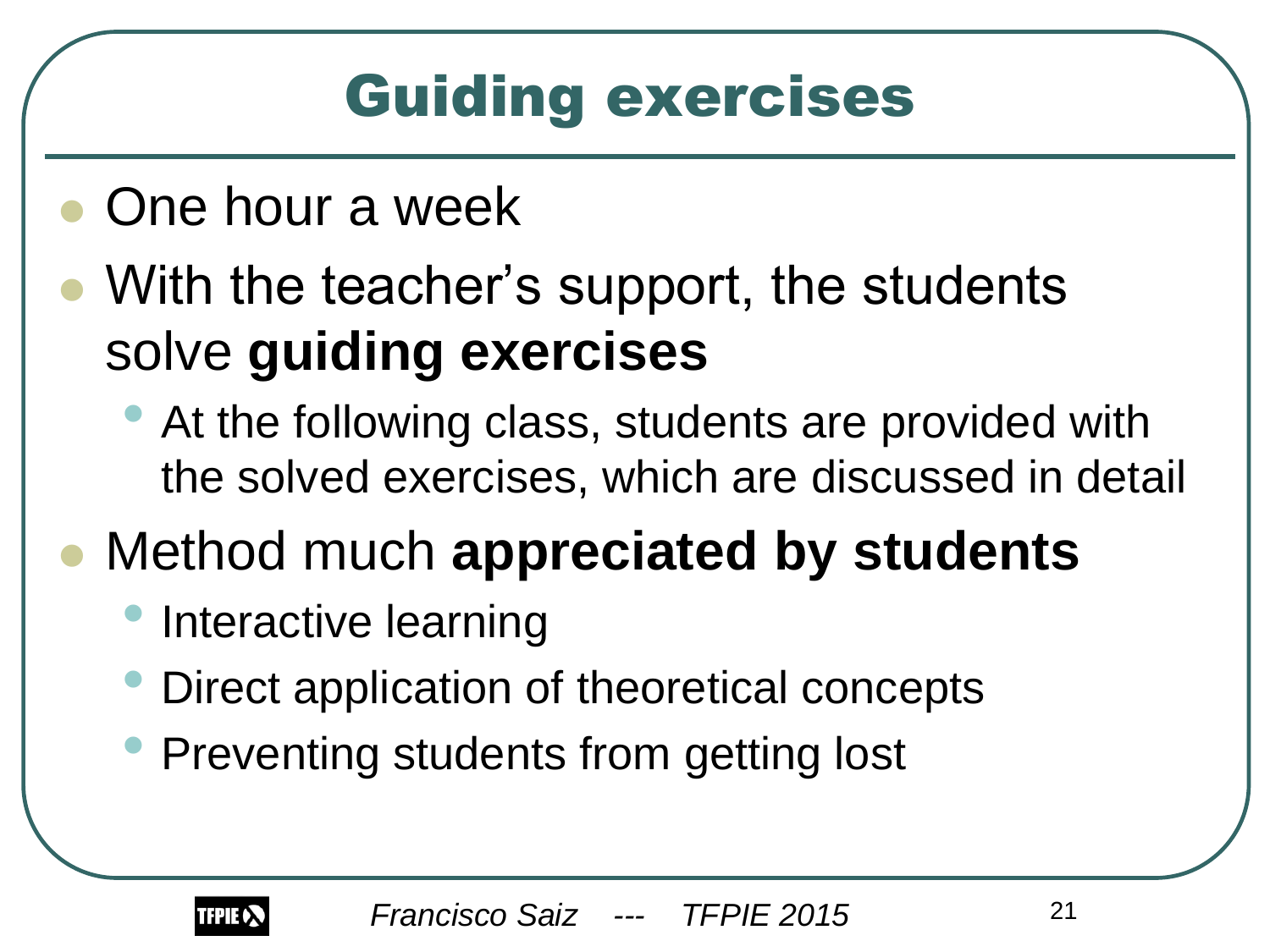## Final thoughts

- While many FP subjects are left during the course, students encounter a **different way of programming**
- They become aware of its **extensiveness** and **usefulness** in modern languages
- They regard Haskell as a **more academic**  language, not having an IDE as robust as .NET languages
- **Functional algebra** in programming turns is definitely a great achievement for students
- Relying on **Math language**, programming turns out to be a **rewarding** abstraction